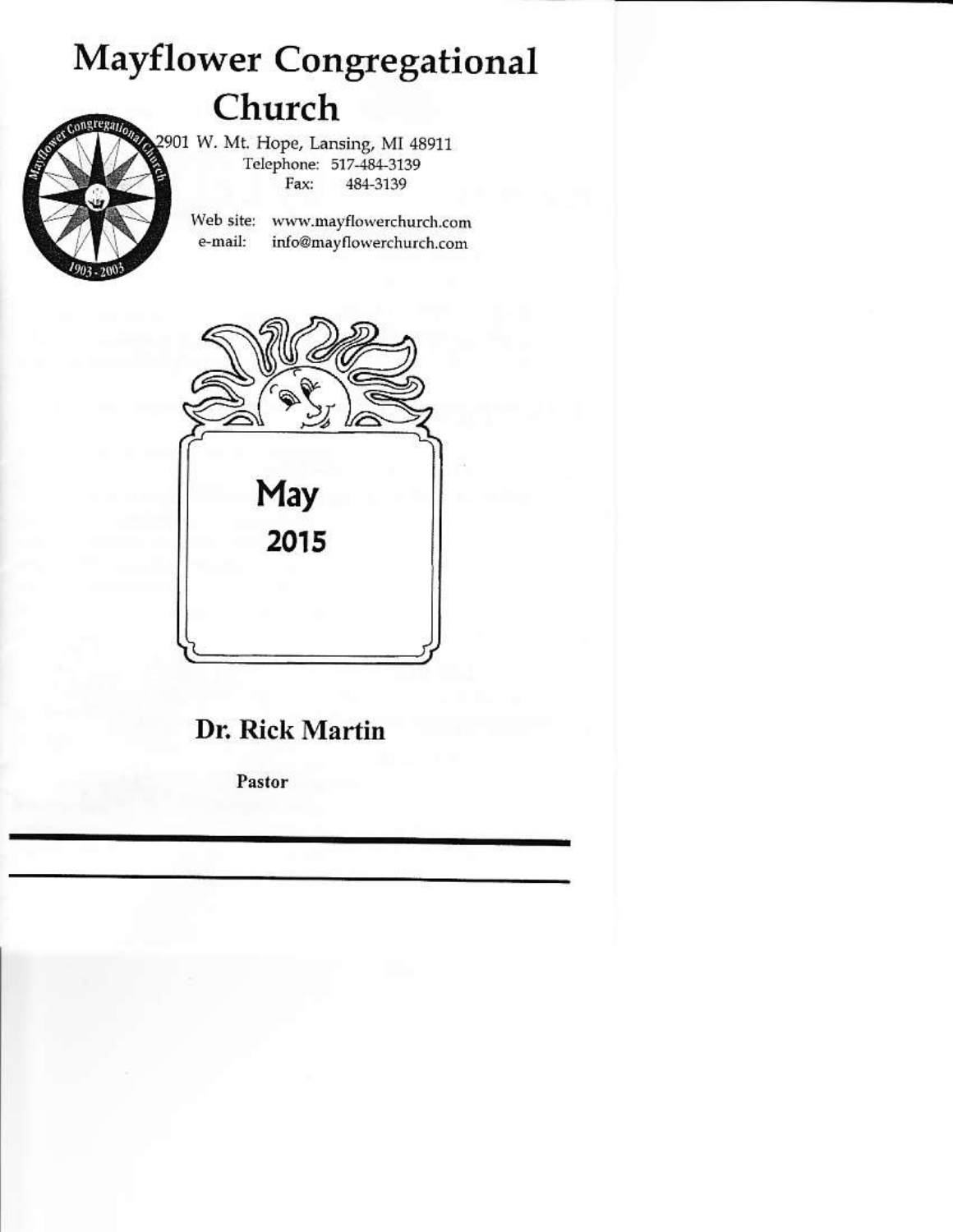

# BIRTHDAYS

5/1 - Celia Snow (92) 5/7 - Linda Wheeler 5/18 - Roger Kennedy 5/22 - Tieson Graham 5/26 - Bob Felter

## **ANNIVERSARIES**

5/4 - Mike & Mary Rutledge 5/25 - Chad & Liz Canfield

Head Usher Lois Ries

Outreach Focus Food Bank

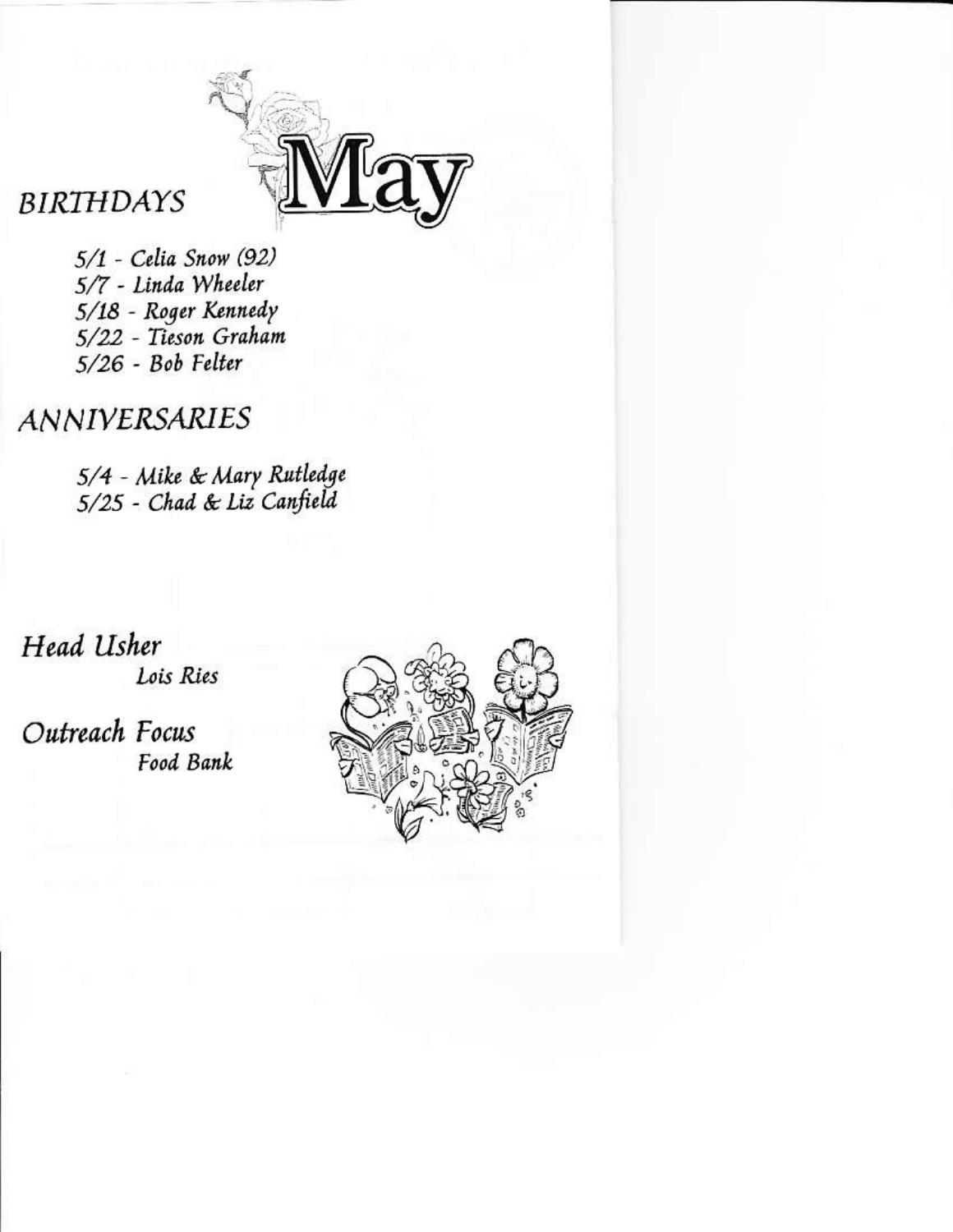#### From The Pastor's Desk

#### Be a Lover, not a Hater



In our present world, there are many religious groups who are making their case for a life of hatred and violence toward people who do not hold to their beliefs. Every religion has these groups. Here is what the Bible, which I believe to be the Word of God, says about love and hate. There are 163 verses about hate and 484 verses about love (New American Standard Version).

#### I John 4:7.8

Beloved, let us love one another, for love is from God; and everyone who loves is born of God and knows God. The one who does not love does not know God, for God is love.

Love your neighbor as yourself is first found in Leviticus 19:18 and quoted by Jesus as one of the commandments in Matthew 22:37-40. Jesus said to Love your enemies (Luke 6:35) and love one another (John 13:34).

The biblical concept of love does not require a feeling (warm fuzziness) nor consent, participation or agreement with another's choices, preferences, theology, ideas, etc. Righteous indignation (really just arrogance, pride being the original sin) allows for hating the sin and the sinner, thus approving of 'appropriate' violent/hateful actions. Killing with a sword or killing with words/actions is hateful and judgmental. Only God is the Righteous judge - and you are not his agent to carry out judgment.

Love hates sin, while behaving in a godly manner towards all human beings. I Corinthians 13, especially verses 4-8(a) describes godly behavior in love towards people.

<sup>4</sup> Love is patient, love is kind. It does not envy, it does not boast, it is not proud. <sup>5</sup> It does not dishonor others, it is not self-seeking, it is not easily angered, it keeps no record of wrongs. <sup>6</sup> Love does not delight in evil but rejoices with the truth. 'It always protects, always trusts, always hopes, always perseveres. <sup>8</sup> Love never fails. (NIV)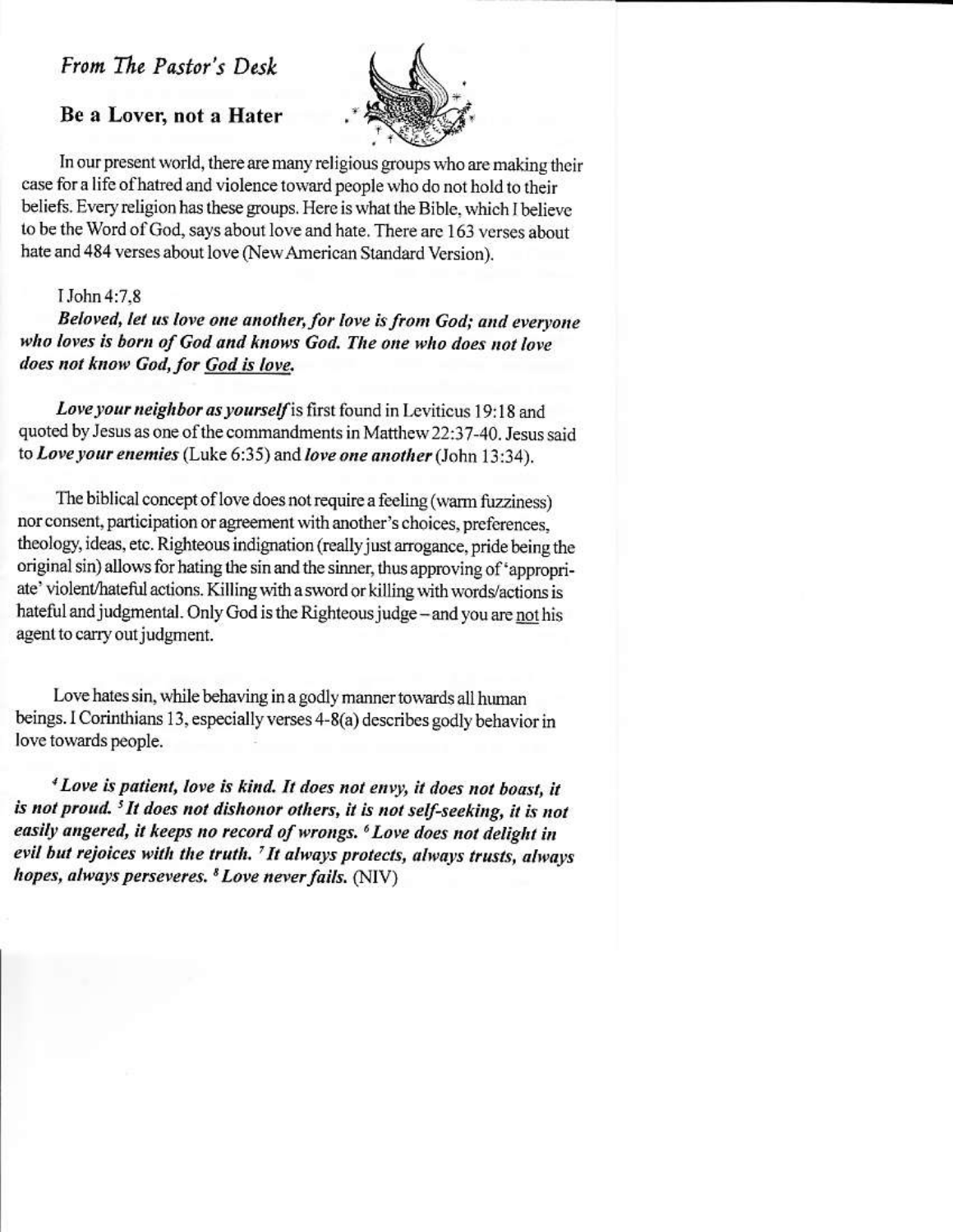#### **Swords into Childshares**

In the depths of bleak midwinter a welcome package arrived  $-a$ 1915 Edison gramophone that I had "won" in a silent auction at the West Coast Ragtime Festival last November. Those old cylinders actually track and sound a lot better than their contemporary discswhich isn't saying an awful lot! However, their cumbersome storage requirements and the fact that Edison was loath to accept electric recording techniques led to their demise. Still, listening to one of those decrepit four-minute Blue Amberol recordings on its original player does a lot to get you in the mood of imagining how people thought and were entertained one hundred years ago.

Among the cylinders that came with it was one labelled simply "Medley of War Songs - Band." Since this was 1915, I expected to recognize a number of World War I songs. Alas, no. Most of the songs were quite unfamiliar; yet suddenly I recognized one of them and started singing along with it, words I hadn't sung for perhaps sixty years:

Jesus loves the little children. All the children of the world. Red or yellow, black or while, They are precious in His sight. Jesus loves the little children of the world. Why ever would they put a children's gospel song on a recording

of war songs?! Then I thought a little harder and realized that I did recognize that tune in another guise, the Civil War song, "Tramp, Tramp, Tramp, the Boys Are Marching, by

George Root, who composed many Civil War songs, including "The Battle-Cry of Freedom." ["Tramp, Tramp, Tramp" had the subtitle, "The Prisoner's Hope," and was intended to cheer up Union prisoners with the hope that their army was soon coming to release them.]

A generation later C. Herbert Woolston (about whom otherwise we know very little) fitted it with new words and turned it into a children's hymn. He turned swords into plowshares, or in this case, childshares! A remarkable accomplishment.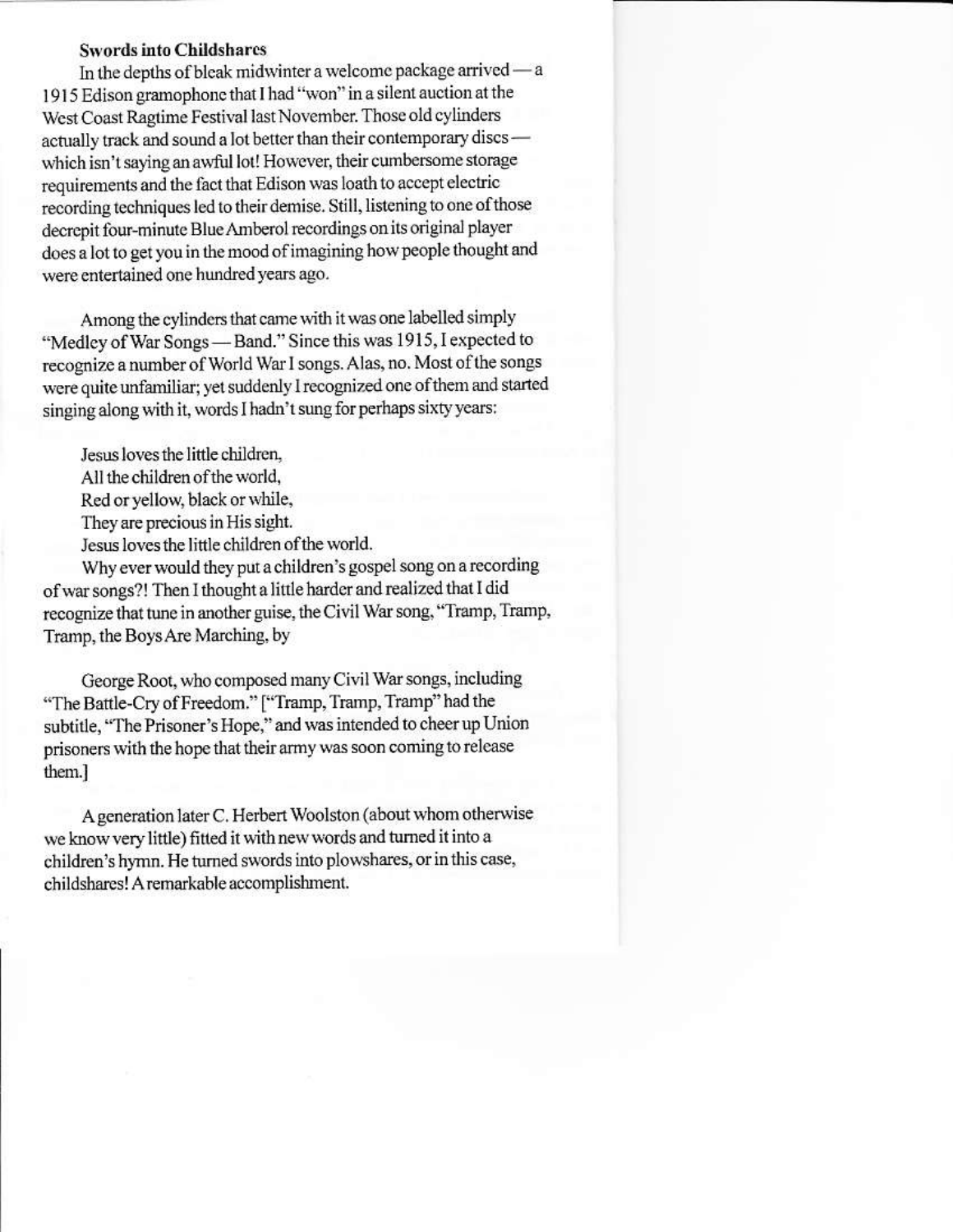Keeping this in mind, perhaps we, too, can turn a few swords int0 plowshares. At least we can trv.

In this age of instant communication, it is so easy to react to our gut instincts: Confront the enemy. After all, that's how our species evolved. But if we simmer down, take a little time to contemplate, then perhaps our differences can be ironed out diplomatically. There's an old saying, "It's easier to finesse your enemies than to confront them," which is not really true: finessing them takes considerable thought and preparation and ultimately is more difficult.

Peace is far more complex than war. For war is single-minded, while peace is multifaceted. A musical metaphor might be Gustav Holst's The Planets, a show(off)piece for huge orchestra. It starts off with "Mars, the Bringer of War," a fitting fiery introduction, which is followed by "Venus, the Bringer of Peace," which is much more subdued, less impressive on first hearing. Yet "Mars" quickly becomes irritatingly monophonic, repetitious, and bombastic, while "Venus" turns out to be far more polyphonic and fascinating - and what's more important, it sticks with you much better upon repeated hearings.

Ultimately, peace takes far more effort than war - especially in its preparation. Are we willing to take the trouble and make the necessary effort on a smaller, individual scale? Think about it: If more than one hundred years ago one person could turn a war song into a far more widespread and beloved children's hymn — a small, yet not insignificant event — surely each of us can find our own sword, be it only a figurative kitchen knife, to turn into a plowshare. Or perhaps better, into a childshare.

Bill McHarris, Lay Leader



#### Remember...

The next newsletter will include all events and articles for June and July. Please consider this when turning in information for that newsletter.

The newletter after that will cover the months of August and September. It will be published in September in time for Rally Day.

> Meredith Kennedy Editor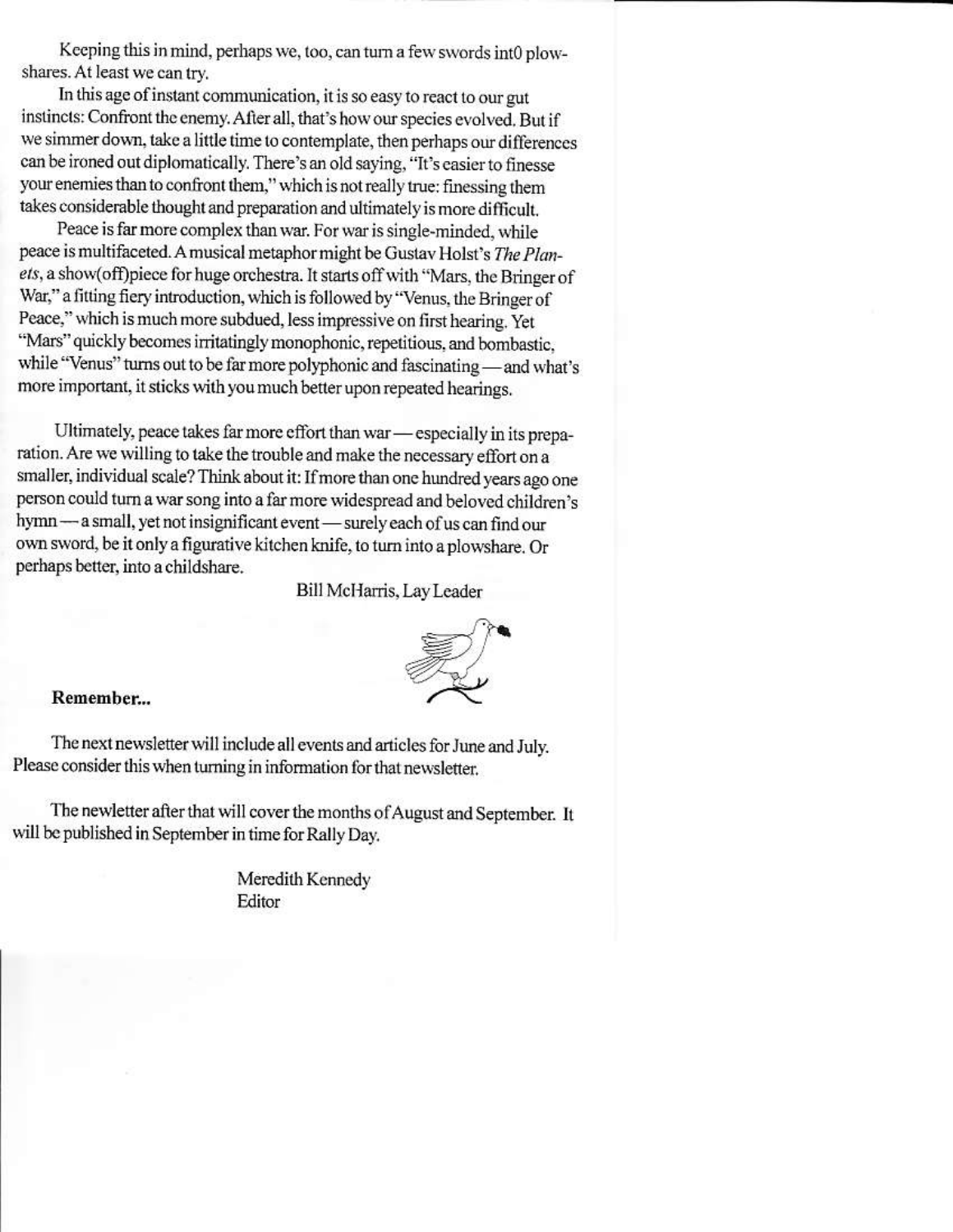#### Mayflower Financial News

A profit of \$590.93 was made at our March 2nd Saturday Supper and our annual corned beef dinner netted \$553.86.

A brief summary of our finances as of March 31, 2015:

| Income:                     | \$10,071.52 |
|-----------------------------|-------------|
| Expenses:                   | 8,590.23    |
|                             | \$1,481.29  |
| <b>YTD</b> for Three Months |             |
| Income:                     | \$20,191.18 |
| Expenses:                   | 22,714.57   |
|                             | 2.523.39    |

| <b>Fund Balances:</b>        |             |
|------------------------------|-------------|
| Checking:                    | \$13,626.09 |
| <b>Bequest Funds Savings</b> | 4,010.44    |
| Memorial Fund CD             | 5,495.10    |
| CD Savings                   | 22,306.81   |
|                              | \$45,438.44 |

A more detailed report is available in the brochure rack near the church office.

Linda Wheeler

Treasurer

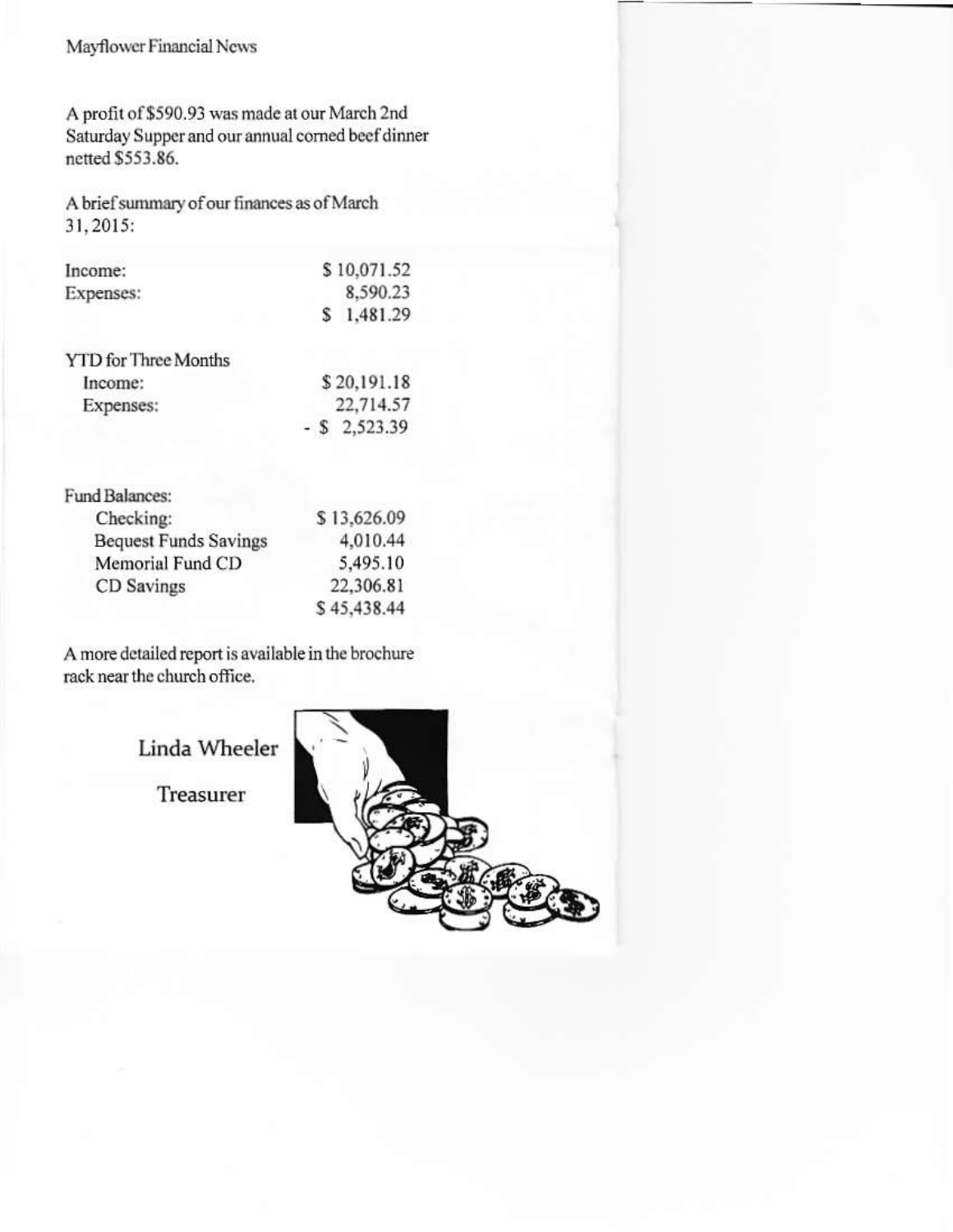#### Music Notes...



In early November of 2014 I had braces put on my teeth - something I had wanted to do since my college days when I realized my jaw was not big enough to accommodate all of my teeth without them overlapping in what I thought to be very obvious ways. For days after I got the braces I would regale Jerry gleefully with every detail of the discomfort they were causing me. We would laugh at my having to sit next to young children, waiting to have the orthodontist check me out, my peers (the children) giving me looks of astonishment. Why is Grandma wearing braces?

When my doctor told me I would need braces for twenty-two months I thought he meant it would take that long to get my teeth straightened out. I was actually naïve enough to think that that was all there was to the process. Imagine my surprise when my teeth moved into place within a matter of several months, and I thought that by some good fortune I was a tooth prodigy and would be finished much sooner than originally predicted. Wrong! As of vesterday I'm wearing rubber bands that connect between my upper and lower braces so that my jaw becomes properly aligned. Come to find out, the real test of endurance in orthodontia is not actually wearing the braces but wearing the rubber bands. Who knew?

So this entire process has gotten me thinking about the music challenges we have faced at Mayflower this year. Soon after I obtained my braces we found ourselves without a minister of music. Instead of falling into complete ruin our choirs pulled together and continued to create beautiful and inspiring music each Sunday. Our trustees scrambled to find another director and our relationship with Rachel Alexander blossomed. We were eventually able to hire Yoomin Jung as our accompanist, as well, and we have appreciated her great talents these past several months.

None of this has been easy, and none of it has been without glitches. Rachel has other commitments through this spring and summer and cannot be with us, but she has great hopes of coming back to us in the fall. It turns out that Yoomin must be away from May through July due to school responsibilities, and so we are currently looking for someone to take her place during that time. But the good news is that we are pulling together, similar to what my rubber bands and braces are doing. There are moments when I feel discomfort from the work being done on my teeth, and we at Mayflower feel the discomfort of not having our music program completely settled in, but our journeys have already been rewarding and the end product for both should be nothing but dazzling.

We are survivors at Mayflower. We dig in for the long haul. We believe that God is always behind us as well as ahead of us. We carry on just because that is what we do! I love Mayflower for that very reason

**Barb Fuller**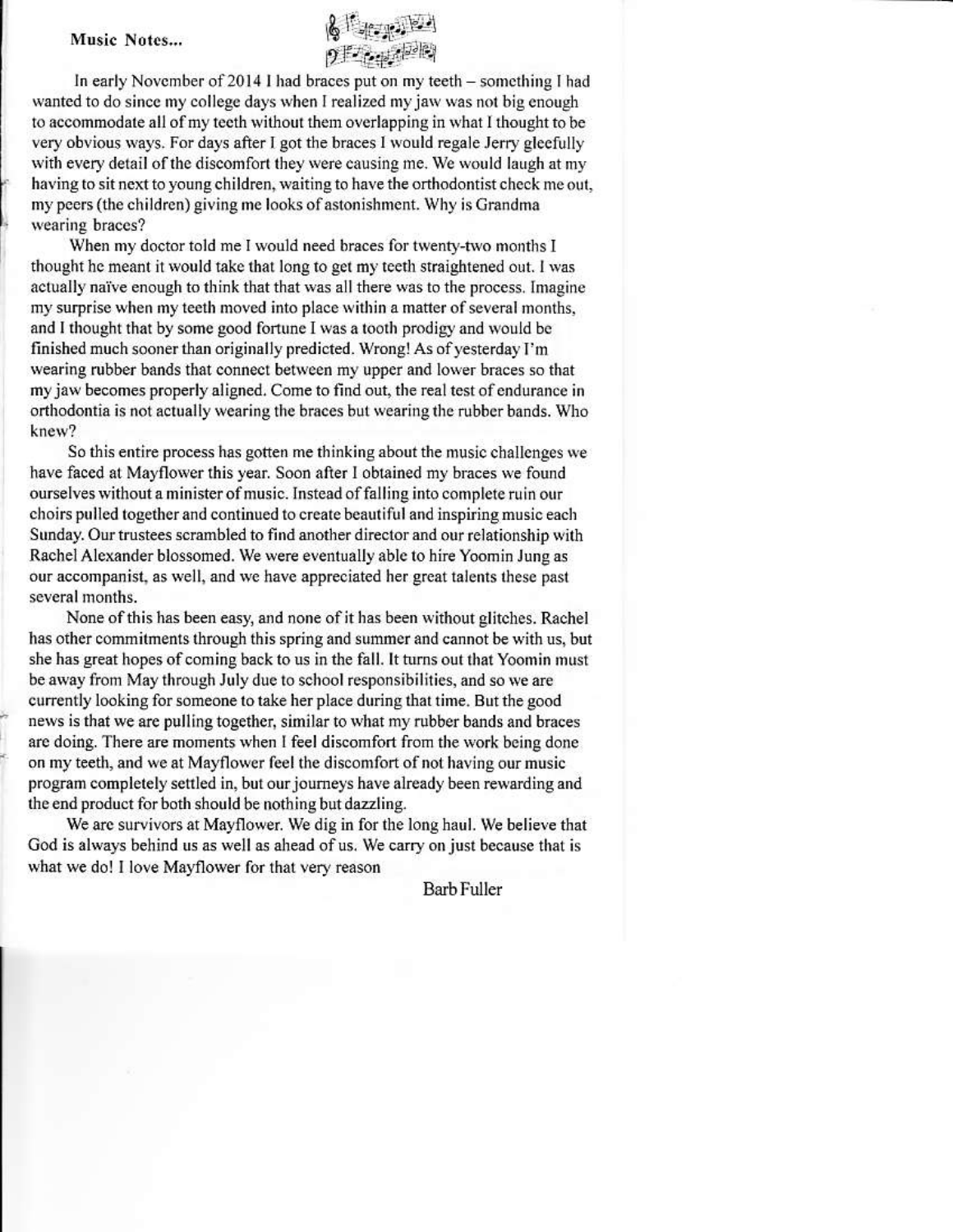#### Thrift Sale

Thanks to all who donated items for the thrift sale and/or worked in setting up, selling, and cleaning up! Proceeds will go to the church's general fund. We plan to have another sale as usual in October or November, so start saving up your items NOW! A good way to do it is to have a box or bag in a closet or a corner of your basement or garage, and as you see things you don't need or want any more, put them in the box or bag. Then you'll be ahead of the game when the time comes!



Come one, come all, and join us for the Mayflower Church Picnic! On Sunday, May 17th, bring a dish to pass and your enthusiasm and celebrate another successful church year. A main dish, beverages, and table settings will be provided. Sign up sheets are outside the office.

#### Christian Education...

As another church year draws to a close, I am wondering what the future will bring. Maggie and I have been working on an independent study this year of the history of Christianity, marveling at the ways the sacrifice of Christ has rippled on through the years. Our Pilgrim forefathers made the journey to the New World because they believed strongly in the government staying out of the personal act of worship. Their deep faith inspires me.

As our youth move on and up, the role of Christian Education at Mayflower is changing. I have a suggestion or two that the Prudential Council will hopefully have approved the next time I write, so tune into this space for the next edition to learn more. I hope to work with you all to expand our knowledge and understanding of what God wants for us (hint - it probably isn't focused on winning the lottery, but keep hoping!)

Enjoy the blessings of our beautiful Michigan spring. Until next time-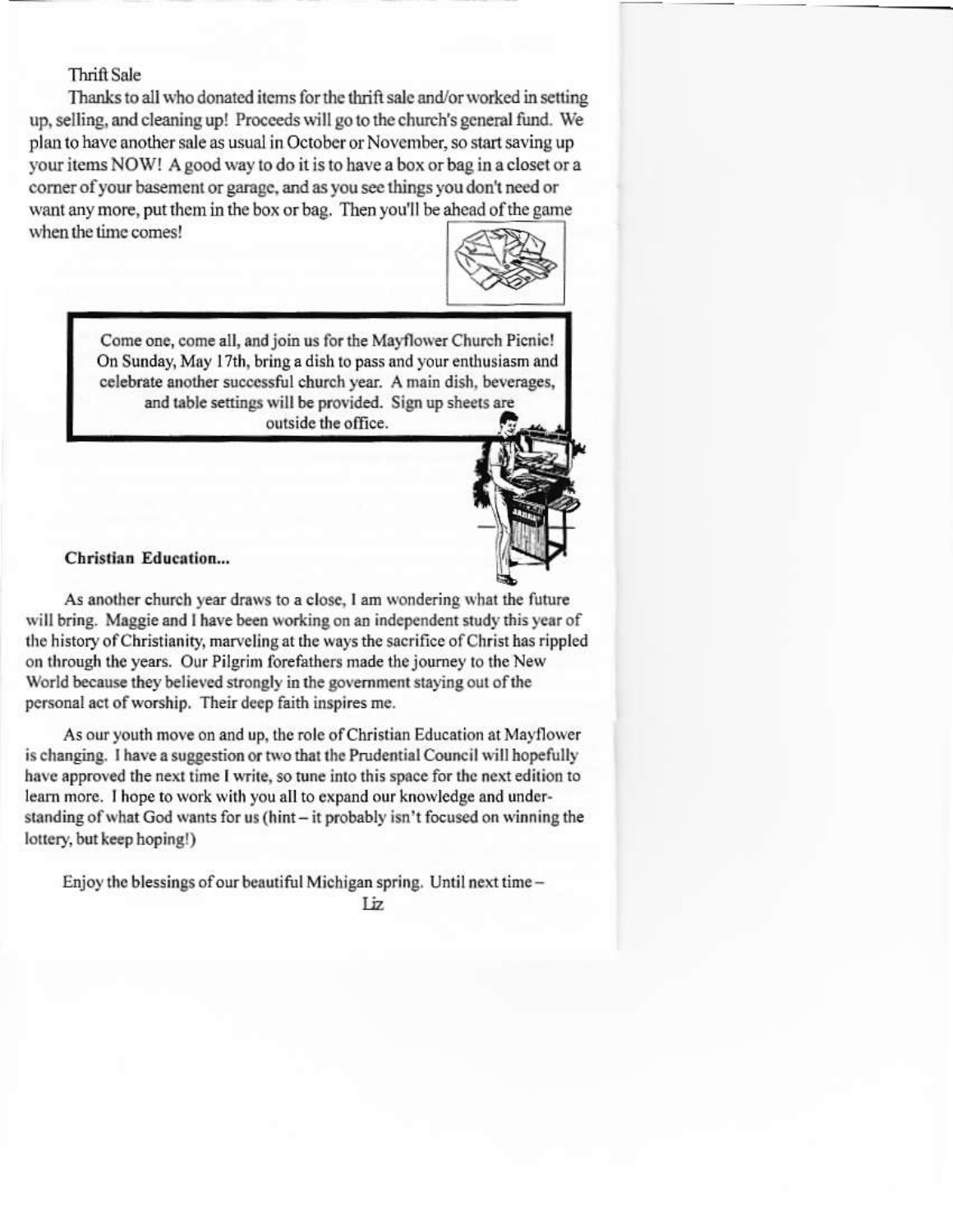